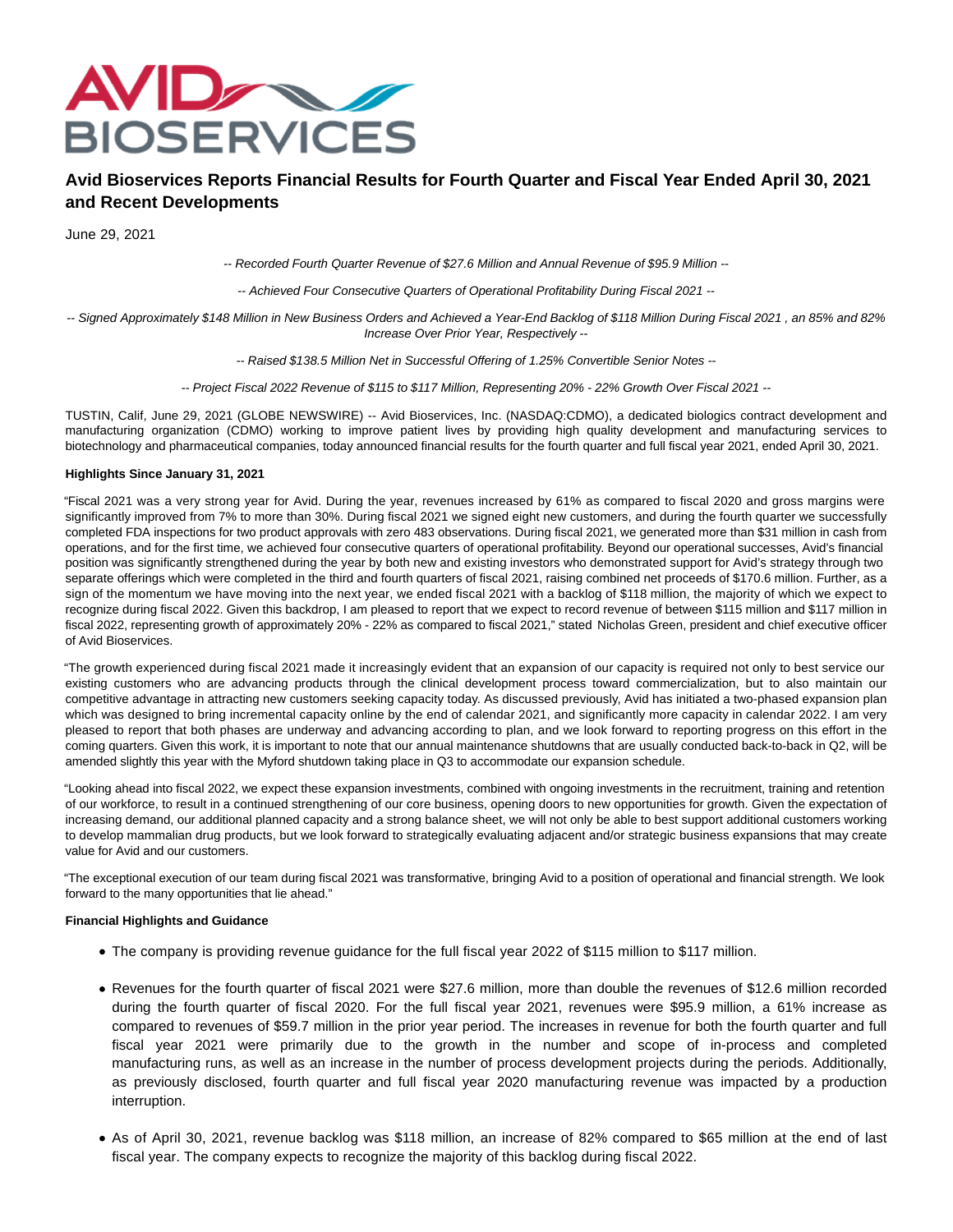- Gross margin for the fourth quarter of fiscal 2021 was 29% compared to a gross margin of negative 10% for the fourth quarter of fiscal 2020. Gross margin for the full fiscal year 2021 was 31% compared to 7% in the prior year period. The increases in gross margin during both the fourth quarter and full fiscal year 2021 were primarily from higher plant utilization resulting from higher manufacturing and process development revenues during the periods. Additionally, full fiscal year 2020 gross profit was impacted by certain costs associated with the production interruption noted above, which costs which did not recur during fiscal 2021.
- Selling, general and administrative expenses ("SG&A") for the fourth quarter of fiscal 2021 were \$5.1 million, an increase of 43% compared to \$3.5 million recorded for the fourth quarter of fiscal 2020. For the full fiscal year 2021, SG&A expenses were \$17.1 million, an 18% increase compared to \$14.5 million for the prior year. The increases in SG&A during both the fourth quarter and full fiscal year 2021 were primarily due to increases in payroll related costs, including stock-based compensation.
- During the fourth quarter of fiscal 2021, Avid redeemed its outstanding 10.5% Series E Convertible Preferred Stock. This redemption resulted in a one-time charge of \$3.4 million, which was unrelated to operations, and recorded as a reduction to net income attributable to common stockholders. As a result, for the fourth quarter of fiscal 2021, the company recorded a net loss attributable to common stockholders of approximately \$2.7 million or \$0.04 per basic and diluted share, as compared to a net loss attributable to common stockholders of \$6.2 million or \$0.11 per basic and diluted share, for the fourth quarter of fiscal 2020. However, when adjusting for the one-time redemption charge, Avid would have recorded net income attributable to common stockholders of approximately \$0.8 million, or \$0.01 per basic and diluted share, during the fourth quarter of fiscal 2021, marking the company's fourth consecutive quarter of net income attributable to common stockholders. For the full fiscal year 2021, the company recorded net income attributable to common stockholders of \$3.3 million or \$0.06 per basic and diluted share, compared to net loss attributable to common stockholders of \$15.2 million or \$0.27 per share, for fiscal 2020. Excluding the one-time redemption charge, Avid would have recorded net income attributable to common stockholders of approximately \$6.8 million or \$0.12 and \$0.11 per basic and diluted share, respectively, for the full fiscal year 2021.
- Avid reported \$169.9 million in cash and cash equivalents as of April 30, 2021, an increase of \$133.7 million from the end of the prior fiscal year. The increase in cash and cash equivalents as compared to fiscal 2020, is primarily due to \$31.2 million generated from operations during the 2021 fiscal year, of which \$17.9 million was generated during the fourth quarter. The fiscal 2021 balance also includes approximately \$32.1 million in net proceeds which were raised during the third quarter in a follow-on underwritten equity financing, as well as approximately \$138.5 million in net proceeds raised during the fourth quarter in an offering of 1.25% convertible senior notes.

More detailed financial information and analysis may be found in Avid Bioservices' Annual Report on Form 10-K, which will be filed with the Securities and Exchange Commission today.

### **Recent Corporate Developments**

- Signed multiple new orders during the fourth quarter, totaling approximately \$26 million. These projects span all areas of the business, from process development to commercial manufacturing. During fiscal 2021, the company signed new business orders for approximately \$148 million as compared to \$80 million during fiscal 2020. Additionally, the company signed eight new customers in fiscal 2021, a significant increase over fiscal 2020.
- Completed an offering of 1.25% convertible senior notes during the fourth quarter, raising net proceeds of \$138.5 million, after deducting initial purchaser discounts and other debt issuance related expenses. The company used approximately \$12.8 million to purchase capped call transactions with certain financial institution counterparties in connection with the issuance of the convertible senior notes and approximately \$40.5 million in April 2021 to redeem all of the company's previously outstanding 10.5% Series E Convertible Preferred Stock. The company plans to use the remaining net proceeds for working capital and other general corporate purposes. The company may also use a portion of these funds for the acquisition of, or investment in, technologies, solutions or businesses that complement our existing capabilities, although it has no commitments to enter into any such acquisitions or investments at this time.
- Two-part expansion of the Myford facility continues to progress according to plan. The first phase of the expansion, which was initiated during the second quarter of fiscal 2021, expands the production capacity of the company's existing Myford North facility by adding a second downstream processing suite. The second phase, which was initiated during the fourth quarter of fiscal 2021, is designed to further expand capacity through the build out of a second manufacturing train, including both upstream and downstream processing suites within Myford South.

Combined, the company estimates that the first and second phases of this expansion will result in a total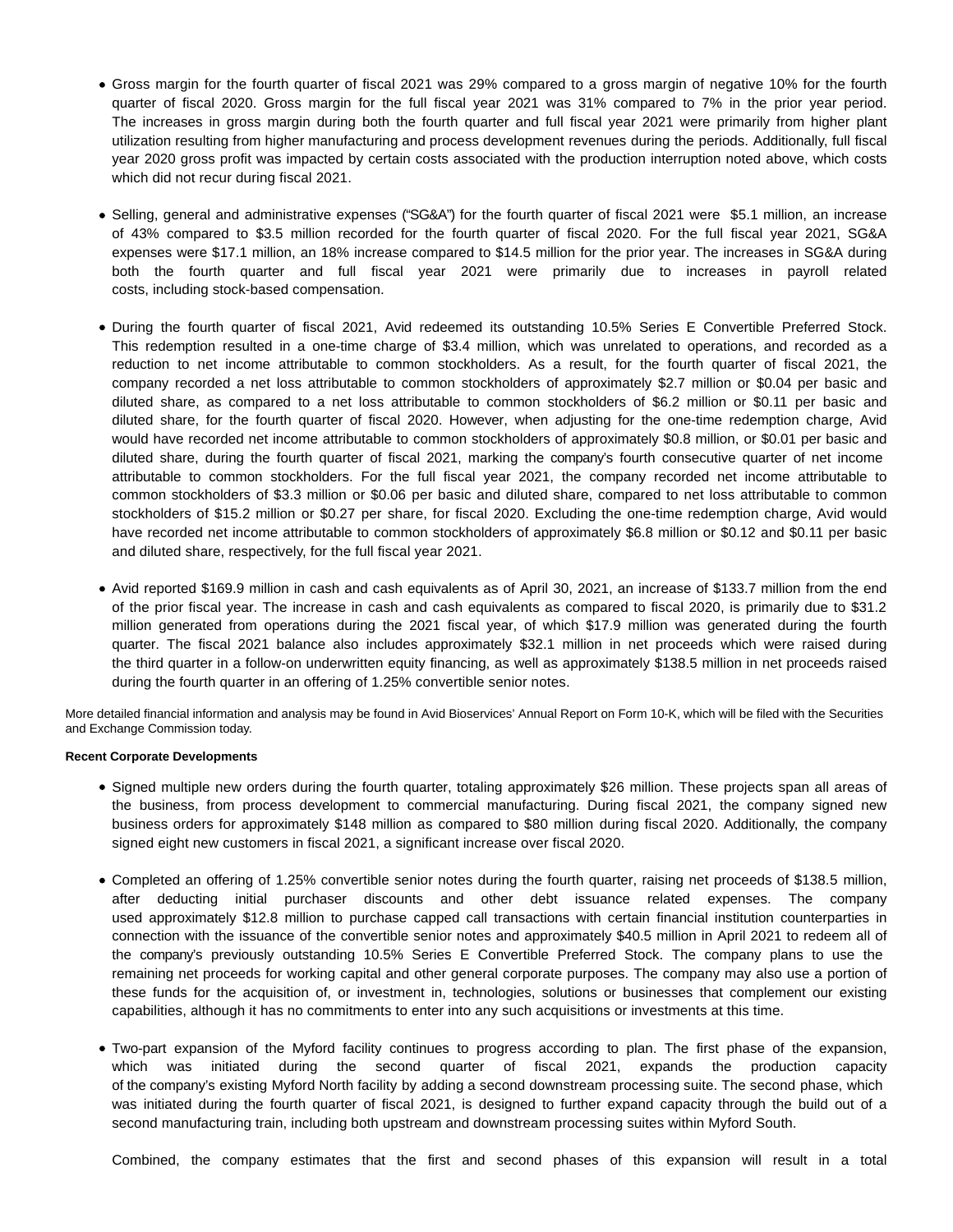revenue generating capacity of up to \$270 million annually. While the company believes that this expansion is critical to its ability to service the future needs of its customers, Avid presently has adequate capacity to accommodate current demand.

#### **Conference Call**

Avid will host a conference call and webcast this afternoon, June 29, 2021, at 4:30 PM EDT (1:30 PM PDT).

To listen to the conference call, please dial (877) 312-5443 or (253) 237-1126 and request the Avid Bioservices conference call. To listen to the live webcast, or access the archived webcast, please visit: https://ir.avidbio.com/investor-events.

#### **About Avid Bioservices, Inc.**

Avid Bioservices is a dedicated contract development and manufacturing organization (CDMO) focused on development and CGMP manufacturing of biopharmaceutical drug substances derived from mammalian cell culture. The company provides a comprehensive range of process development, CGMP clinical and commercial manufacturing services for the biotechnology and biopharmaceutical industries. With 28 years of experience producing monoclonal antibodies and recombinant proteins, Avid's services include CGMP clinical and commercial drug substance manufacturing, bulk packaging, release and stability testing and regulatory submissions support. For early-stage programs the company provides a variety of process development activities, including upstream and downstream development and optimization, analytical methods development, testing and characterization. The scope of our services ranges from standalone process development projects to full development and manufacturing programs through commercialization. **[www.avidbio.com](https://www.globenewswire.com/Tracker?data=wDIn4HQHw5YHAEzBKHee5RYDr4oBsdsr4MHte49RzxxuVmWv-MJIwS1-zTwLGTbPBbfWkueQKvy-omUz3qCnwE5OSvgdO0eUSeoBuyedOrCuQ-gB9MZE26WYeALQam7JPv7tySqq4QplUhcwsH__3OqmPXcglmiHtI2tqiRrlw8q7IVo9IzjhzoS-Gy1XXZhBdQZbl2V_BHf4CXULnt-_Q-w4EdgMAx9Z7-WtfLJTdw-VjSIUOP_bNc0j_N2vTUnY0hrZb0S_guKsLFyGtwbtk4uUrvQX_K16eVaFueddOC2wJQ_EATOPJigRZpaGrrF)**

#### **Forward-Looking Statements**

*Statements in this press release, which are not purely historical, including statements regarding Avid Bioservices' intentions, hopes, beliefs,* expectations, representations, projections, plans or predictions of the future, are forward-looking statements within the meaning of the Private Securities Litigation Reform Act of 1995. The forward-looking statements involve risks and uncertainties including, but not limited to, the risk that the ongoing COVID-19 pandemic will adversely affect our or our customers' business and operations, the risk the company may experience delays in engaging new clients, the risk that the company may not be successful in executing client projects, the risk that the company may experience technical difficulties in completing client projects due to unanticipated equipment and/or manufacturing facility issues which could result in projects being terminated or delay delivery of products to customers, revenue recognition and receipt of payment or result in the loss of the customer, the risk that one or more existing customers terminates its contract prior to completion or reduces or delays its demand for development or manufacturing services which could adversely affect guided fiscal 2022 revenues, and the risk that the completion of one or both phases the of the Myford expansion may be delayed, may cost more than anticipated or may not increase revenue generating capacity by the amounts contemplated. Our business could be *affected by a number of other factors, including the risk factors listed from time to time in our reports filed with the Securities and Exchange Commission including, but not limited to, our annual report on Form 10-K for the fiscal year ended April 30, 2021, as well as any updates to these risk factors filed from time to time in our other filings with the Securities and Exchange Commission. We caution investors not to place undue reliance on* the forward-looking statements contained in this press release, and we disclaim any obligation, and do not undertake, to update or revise any forwardlooking statements in this press release except as may be required by law.

#### **AVID BIOSERVICES, INC.**

**CONSOLIDATED STATEMENTS OF OPERATIONS AND COMPREHENSIVE INCOME (LOSS)**

(In thousands, except per share information)

|                                     |      | <b>Three Months Ended</b><br>April 30, |      |          | <b>Twelve Months Ended</b><br>April 30, |          |      |           |
|-------------------------------------|------|----------------------------------------|------|----------|-----------------------------------------|----------|------|-----------|
|                                     | 2021 |                                        | 2020 |          | 2021                                    |          | 2020 |           |
| Revenues                            | \$   | 27,606                                 | \$   | 12,550   | \$                                      | 95,868   | \$   | 59,702    |
| Cost of revenues                    |      | 19,463                                 |      | 13,849   |                                         | 66,561   |      | 55,770    |
| Gross profit (loss)                 |      | 8,143                                  |      | (1,299)  |                                         | 29,307   |      | 3,932     |
| Operating expenses:                 |      |                                        |      |          |                                         |          |      |           |
| Selling, general and administrative |      | 5,055                                  |      | 3,528    |                                         | 17,064   |      | 14,517    |
| Loss on lease termination           |      |                                        |      |          |                                         |          |      | 355       |
| Total operating expenses            |      | 5,055                                  |      | 3,528    |                                         | 17,064   |      | 14,872    |
| Operating income (loss)             |      | 3,088                                  |      | (4,827)  |                                         | 12,243   |      | (10, 940) |
| Interest and other income, net      |      | 63                                     |      | 60       |                                         | 133      |      | 482       |
| Interest expense                    |      | (1, 160)                               |      | (1)      |                                         | (1, 164) |      | (8)       |
| Net income (loss)                   |      | 1,991                                  | æ.   | (4, 768) | \$                                      | 11,212   | S    | (10, 466) |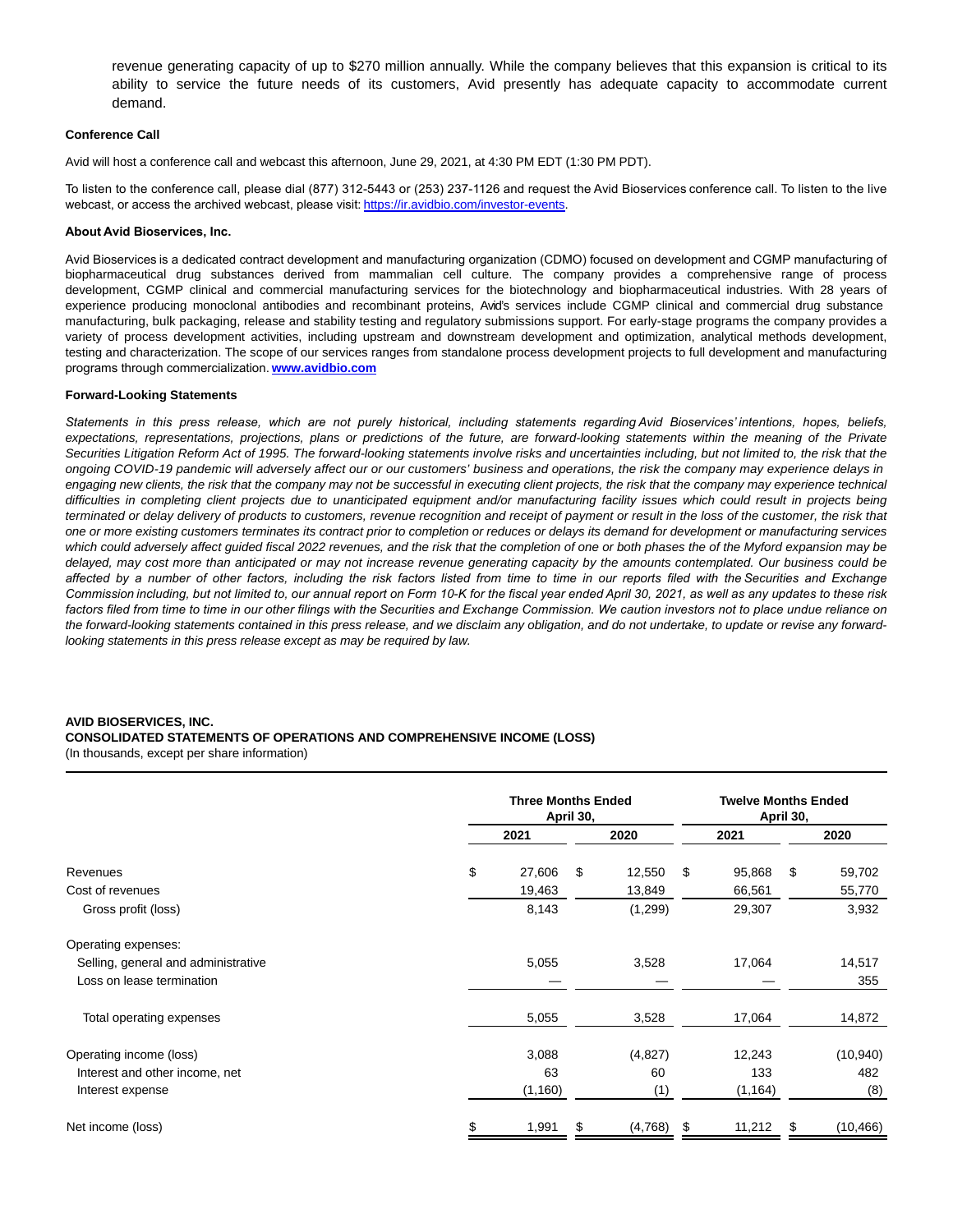| Comprehensive income (loss)                                                                     | 1,991               | (4,768)     | \$   | 11,212              |    | (10, 466) |
|-------------------------------------------------------------------------------------------------|---------------------|-------------|------|---------------------|----|-----------|
| Series E preferred stock accumulated dividends<br>Impact of Series E preferred stock redemption | (1,211)<br>(3, 439) | (1, 442)    |      | (4, 455)<br>(3,439) |    | (4,686)   |
| Net income (loss) attributable to common stockholders                                           | \$<br>$(2,659)$ \$  | (6,210)     | - \$ | 3,318               | \$ | (15, 152) |
| Net income (loss) per share attributable to common stockholders:                                |                     |             |      |                     |    |           |
| Basic                                                                                           | \$<br>$(0.04)$ \$   | $(0.11)$ \$ |      | 0.06                | S  | (0.27)    |
| <b>Diluted</b>                                                                                  | \$<br>$(0.04)$ \$   | $(0.11)$ \$ |      | 0.06                | S  | (0.27)    |
| Weighted average common shares outstanding:                                                     |                     |             |      |                     |    |           |
| Basic                                                                                           | 60,927              | 56,482      |      | 58,222              |    | 56,326    |
| <b>Diluted</b>                                                                                  | 63,142              | 56,482      |      | 59,426              |    | 56,326    |

# **AVID BIOSERVICES, INC.**

**CONSOLIDATED BALANCE SHEETS**

(In thousands, except par value)

|                                                                       | April 30,<br>2021 | April 30,<br>2020 |
|-----------------------------------------------------------------------|-------------------|-------------------|
| <b>ASSETS</b>                                                         |                   |                   |
| Current assets:                                                       |                   |                   |
| Cash and cash equivalents                                             | \$<br>169,915     | \$<br>36,262      |
| Accounts receivable                                                   | 18,842            | 8,606             |
| Contract assets                                                       | 6,112             | 3,300             |
| Inventory                                                             | 11,871            | 10,883            |
| Prepaid expenses                                                      | 1,064             | 712               |
| <b>Total current assets</b>                                           | 207,804           | 59,763            |
| Property and equipment, net                                           | 37,455            | 27,105            |
| Operating lease right-of-use assets                                   | 18,691            | 20,100            |
| Restricted cash                                                       | 350               | 350               |
| Other assets                                                          | 1,210             | 302               |
| <b>Total assets</b>                                                   | \$<br>265,510     | \$<br>107,620     |
| <b>LIABILITIES AND STOCKHOLDERS' EQUITY</b>                           |                   |                   |
| <b>Current liabilities:</b>                                           |                   |                   |
| Accounts payable                                                      | \$<br>9,257       | \$<br>5,926       |
| Accrued payroll and related costs                                     | 8,794             | 3,019             |
| <b>Contract liabilities</b>                                           | 50,769            | 29,120            |
| Current portion of operating lease liabilities                        | 1,355             | 1,228             |
| Note payable                                                          |                   | 4,379             |
| Other current liabilities                                             | 761               | 808               |
| <b>Total current liabilities</b>                                      | 70,936            | 44,480            |
| Convertible senior notes, net                                         | 96,949            |                   |
| Operating lease liabilities, less current portion                     | 19,889            | 21,244            |
| <b>Total liabilities</b>                                              | 187,774           | 65,724            |
| Commitments and contingencies                                         |                   |                   |
| Stockholders' equity:                                                 |                   |                   |
| Preferred stock, \$0.001 par value; 5,000 shares authorized;          |                   |                   |
| no shares and 1,648 shares issued and outstanding at respective dates |                   | 2                 |
| Common stock, \$0.001 par value; 150,000 shares authorized;           |                   |                   |
| 61,069 and 56,483 shares issued and outstanding at respective dates   | 61                | 56                |
| Additional paid-in capital                                            | 637,534           | 612,909           |
| Accumulated deficit                                                   | (559, 859)        | (571, 071)        |
| Total stockholders' equity                                            | 77,736            | 41,896            |